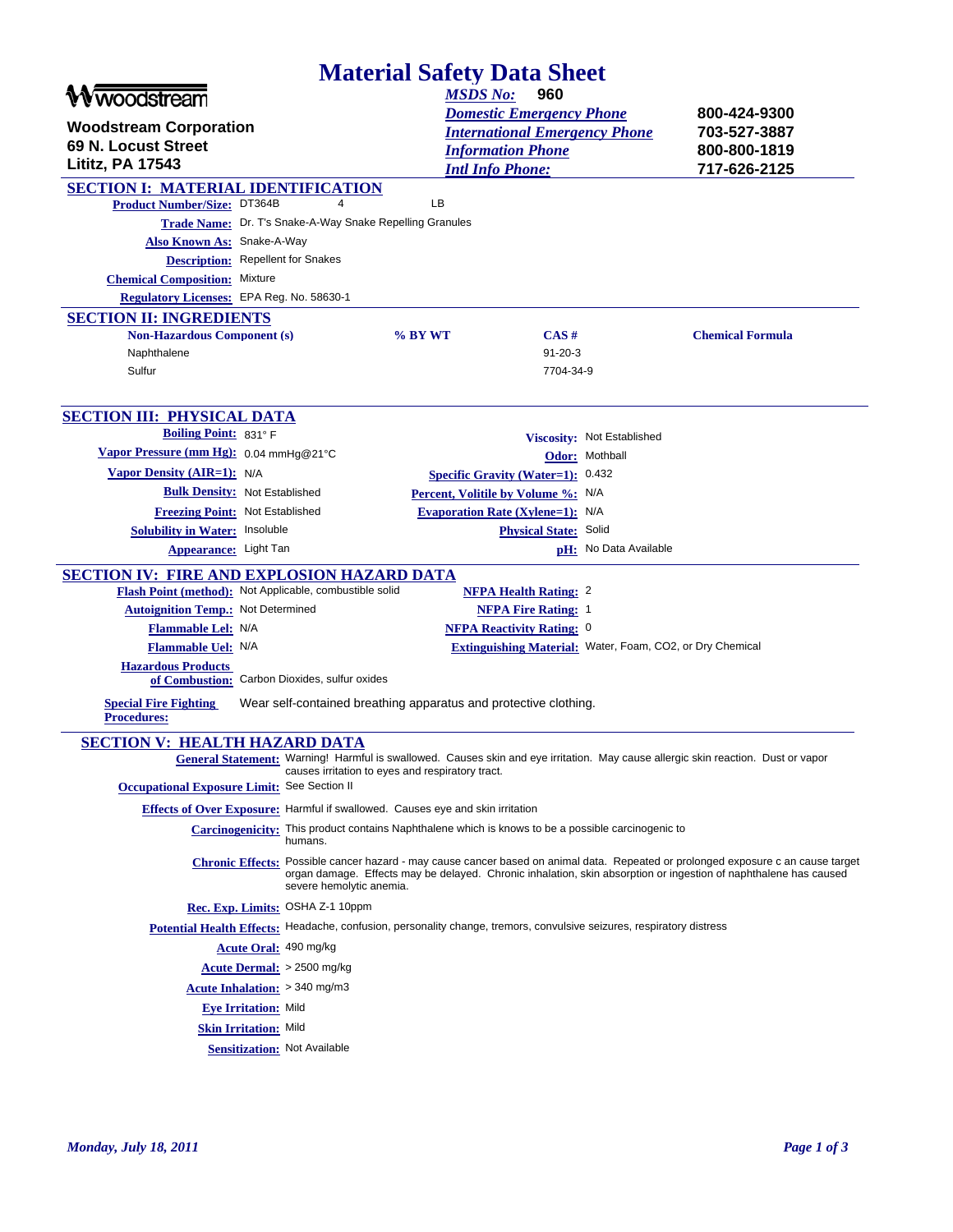|            |                                                          | <b>Route of Entry Symptoms/Effects of Overexposure First Aid</b>                                                                                                              |                                                                                                                                                                                                                                                                                                                                                                 |  |
|------------|----------------------------------------------------------|-------------------------------------------------------------------------------------------------------------------------------------------------------------------------------|-----------------------------------------------------------------------------------------------------------------------------------------------------------------------------------------------------------------------------------------------------------------------------------------------------------------------------------------------------------------|--|
| Skin       | Irritation                                               |                                                                                                                                                                               | Wash with plenty of soap and water. Get medical attention.                                                                                                                                                                                                                                                                                                      |  |
| Inhalation | Irritation                                               |                                                                                                                                                                               | Remove victim to fresh air. If not breathing, give artificial respiration, preferably<br>mouth to mouth. Get medical attention.                                                                                                                                                                                                                                 |  |
| Eye        | Irritation                                               |                                                                                                                                                                               | Flush thoroughly with water for 10 to 15 minutes. Contact physician if irritation<br>persists.                                                                                                                                                                                                                                                                  |  |
| Ingestion  | disease                                                  | Headache, confusion, personality change,<br>tremors, convulsive seizures, respiratory                                                                                         | Call physician or emergency phone number immediately. Do not give anything<br>by mouth or induce vomiting unless instructed by physician.                                                                                                                                                                                                                       |  |
|            | <b>SECTION VI: REACTIVITY DATA</b>                       |                                                                                                                                                                               |                                                                                                                                                                                                                                                                                                                                                                 |  |
|            | <b>Stability:</b>                                        | Stable                                                                                                                                                                        |                                                                                                                                                                                                                                                                                                                                                                 |  |
|            | <b>Conditions to avoid:</b>                              |                                                                                                                                                                               | The reaction between water and molten naphthalene may be violent.                                                                                                                                                                                                                                                                                               |  |
|            | <b>Materials to avoid:</b>                               | Strong oxiding agents.                                                                                                                                                        |                                                                                                                                                                                                                                                                                                                                                                 |  |
|            | <b>Hazardous Decomposition:</b>                          | Oxides of carbon and sulfur                                                                                                                                                   |                                                                                                                                                                                                                                                                                                                                                                 |  |
|            | <b>Conditions to avoid:</b>                              | None                                                                                                                                                                          |                                                                                                                                                                                                                                                                                                                                                                 |  |
|            | <b>Hazardous Polymerization:</b>                         | Will not occur                                                                                                                                                                |                                                                                                                                                                                                                                                                                                                                                                 |  |
|            | <b>Conditions to avoid:</b> None                         |                                                                                                                                                                               |                                                                                                                                                                                                                                                                                                                                                                 |  |
|            |                                                          | <b>SECTION VII: SPILL OR LEAK PROCEDURES</b>                                                                                                                                  |                                                                                                                                                                                                                                                                                                                                                                 |  |
|            | Steps to be taken if material is<br>released or spilled: | Do not allow material to enter drains or streams.                                                                                                                             | Minimize dust generation and accumulation. Sweep up and place in a clearly labeled container for chemical waste.                                                                                                                                                                                                                                                |  |
|            | <b>Waste Disposal Method:</b>                            | Dispose of in accordance with local, provincial and nation regulations                                                                                                        |                                                                                                                                                                                                                                                                                                                                                                 |  |
|            | <b>Product Disposal Method:</b>                          | Do not refill or reuse container. If empty, dispose of in trash or offer for recycling. If partially filled, call your local solid<br>waste agency for disposal instructions. |                                                                                                                                                                                                                                                                                                                                                                 |  |
|            |                                                          | <b>SECTION VIII: SPECIAL PROTECTION INFORMATION</b>                                                                                                                           |                                                                                                                                                                                                                                                                                                                                                                 |  |
|            | <b>Respiratory Protection:</b>                           | information.                                                                                                                                                                  | If engineering controls do not keep airborne concentrations below established exposure limits, wear a NIOSH-approved<br>respirator equipped with high-efficiency particulate filter(s). Contact health and safety professionals for specific                                                                                                                    |  |
|            | <b>Protective Gloves:</b>                                |                                                                                                                                                                               | Wear protective gloves and clothing. Contact health and safety professionals for additional information.                                                                                                                                                                                                                                                        |  |
|            | <b>Eve Protection:</b>                                   | Face Shield, Chemical Goggles, or Safety Glasses.                                                                                                                             |                                                                                                                                                                                                                                                                                                                                                                 |  |
|            | <b>Protective Clothing:</b>                              | Wear disposable coveralls, lab coat, or apron to prevent skin contact.                                                                                                        |                                                                                                                                                                                                                                                                                                                                                                 |  |
|            | <b>Ventilation:</b>                                      | Use local exhaust if handling liquid in an enclosed area.                                                                                                                     |                                                                                                                                                                                                                                                                                                                                                                 |  |
|            | <b>Other Protective Equipment:</b>                       | When Fire-Fighting, use a full-faced self contained breathing apparatus with full protective gear. Keep nearby<br>containers and equipment cool with a water spray.           |                                                                                                                                                                                                                                                                                                                                                                 |  |
|            | <b>Protection Note:</b>                                  | Personal protection information provided in this Section is based upon general information as to normal uses and<br>conditions.                                               |                                                                                                                                                                                                                                                                                                                                                                 |  |
|            | <b>SECTION IX: SPECIAL PRECAUTIONS</b>                   |                                                                                                                                                                               |                                                                                                                                                                                                                                                                                                                                                                 |  |
|            | <b>Storage and Handling:</b>                             |                                                                                                                                                                               | Keep containers upright and closed. Store in areas that are cool, dry and well ventilated. Protect from heat and<br>freezing. Store away from ignition sources, keep out of streams, or ponds. Do not contaminate Do not contaminate<br>water, feed or food by disposal of waste or rinsate. Read and observe all cautions on the product label and directions. |  |
|            | <b>Other Precautions:</b> None                           |                                                                                                                                                                               |                                                                                                                                                                                                                                                                                                                                                                 |  |
|            | <b>Precaution Note:</b> None                             |                                                                                                                                                                               |                                                                                                                                                                                                                                                                                                                                                                 |  |
|            |                                                          | <b>SECTION X: ECOLOGICAL INFORMATION</b>                                                                                                                                      |                                                                                                                                                                                                                                                                                                                                                                 |  |
|            |                                                          | equipment washwaters or rinsate.                                                                                                                                              | Ecotoxicity: This product is toxic to fish. Do not apply directly to water, or to areas where surface water is present or to intertidal<br>areas below the mean high water mark. Do not contaminate water when cleaning equipment or disposing of                                                                                                               |  |
|            | <b>Environmental Fate:</b> Not Available                 |                                                                                                                                                                               |                                                                                                                                                                                                                                                                                                                                                                 |  |